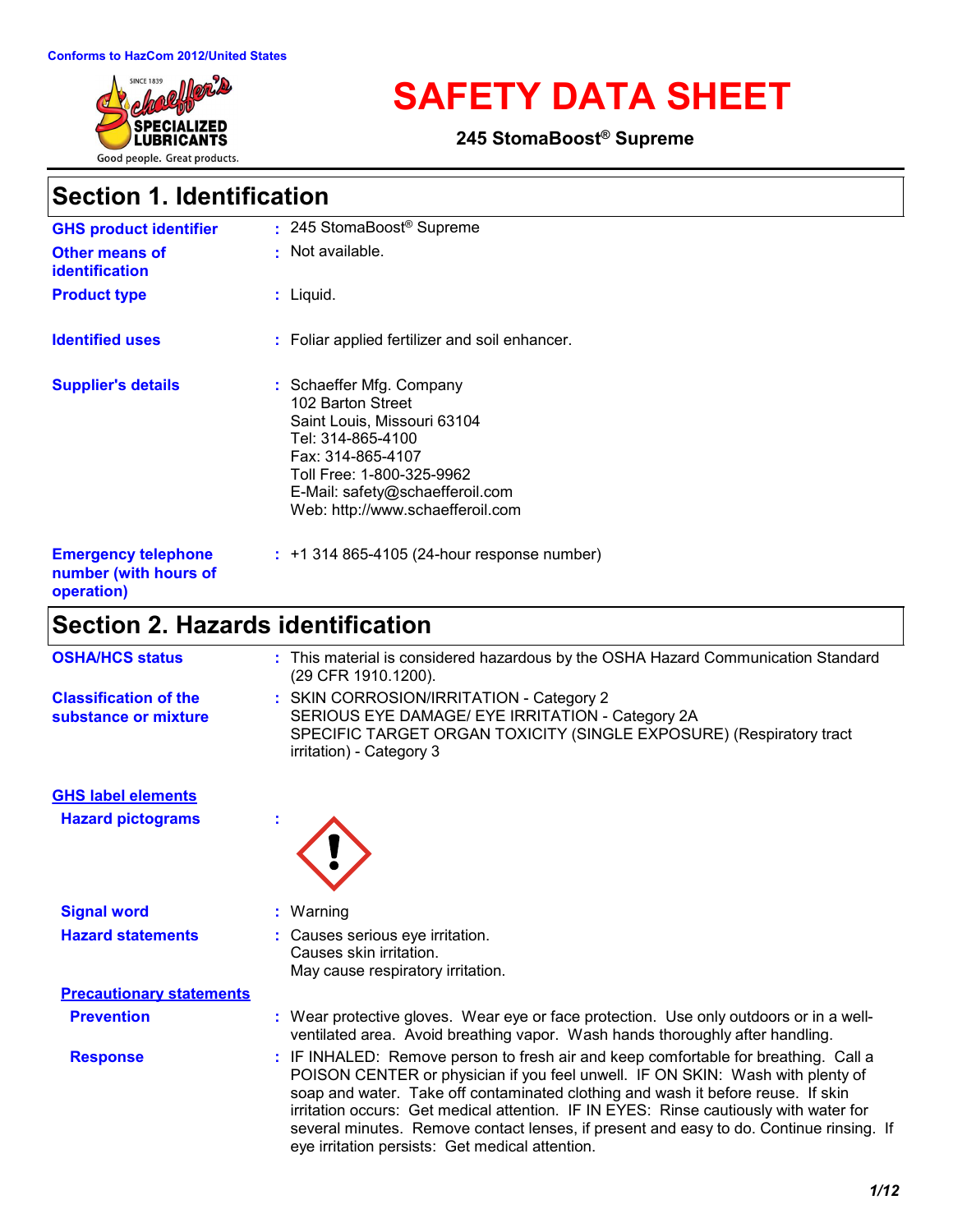### **Section 2. Hazards identification**

| <b>Storage</b>                                           | : Not applicable.                                                                                                      |
|----------------------------------------------------------|------------------------------------------------------------------------------------------------------------------------|
| <b>Disposal</b>                                          | : Dispose of contents and container in accordance with all local, regional, national and<br>international regulations. |
| <b>Supplemental label</b><br>elements                    | : Do not taste or swallow. Wash thoroughly after handling.                                                             |
| <b>Hazards not otherwise</b><br>classified               | : Causes digestive tract burns.                                                                                        |
| <b>Hazards not otherwise</b><br><b>classified (HNOC)</b> | : Causes digestive tract burns.                                                                                        |

### **Section 3. Composition/information on ingredients**

| Substance/mixture                       | : Mixture          |
|-----------------------------------------|--------------------|
| <b>Other means of</b><br>identification | $:$ Not available. |

#### **CAS number/other identifiers**

**CAS number :** Not applicable.

| Ingredient name             | $\frac{9}{6}$    | <b>CAS number</b> |
|-----------------------------|------------------|-------------------|
| 2-Aminoethanol              | $\ge$ 5 - <10    | 141-43-5          |
| Phosphonic acid             | $\ge 5 - 10$     | 13598-36-2        |
| Edetic acid                 | $\geq 1 - 3$     | 60-00-4           |
| Boric acid                  | $\geq 0.3 - 1$   | 10043-35-3        |
| Nonylphenol, ethoxylated    | $\geq 0.1 - 5.3$ | 9016-45-9         |
| Copper sulfate pentahydrate | $\geq 0.1 - 5.3$ | 7758-99-8         |

#### **Any concentration shown as a range is to protect confidentiality or is due to batch variation.**

**There are no additional ingredients present which, within the current knowledge of the supplier and in the concentrations applicable, are classified as hazardous to health or the environment and hence require reporting in this section.**

**Occupational exposure limits, if available, are listed in Section 8.**

### **Section 4. First aid measures**

#### **Description of necessary first aid measures**

| <b>Eye contact</b>  | : Immediately flush eyes with plenty of water, occasionally lifting the upper and lower<br>eyelids. Check for and remove any contact lenses. Continue to rinse for at least 20<br>minutes. Get medical attention.                                                                                                                                                                                                                                                                                                                                                                                                                                                                                                                                                                                                                                                                                              |
|---------------------|----------------------------------------------------------------------------------------------------------------------------------------------------------------------------------------------------------------------------------------------------------------------------------------------------------------------------------------------------------------------------------------------------------------------------------------------------------------------------------------------------------------------------------------------------------------------------------------------------------------------------------------------------------------------------------------------------------------------------------------------------------------------------------------------------------------------------------------------------------------------------------------------------------------|
| <b>Inhalation</b>   | : Remove victim to fresh air and keep at rest in a position comfortable for breathing. If it<br>is suspected that fumes are still present, the rescuer should wear an appropriate mask<br>or self-contained breathing apparatus. If not breathing, if breathing is irregular or if<br>respiratory arrest occurs, provide artificial respiration or oxygen by trained personnel. It<br>may be dangerous to the person providing aid to give mouth-to-mouth resuscitation.<br>Get medical attention. If necessary, call a poison center or physician. If unconscious,<br>place in recovery position and get medical attention immediately. Maintain an open<br>airway. Loosen tight clothing such as a collar, tie, belt or waistband. In case of<br>inhalation of decomposition products in a fire, symptoms may be delayed. The exposed<br>person may need to be kept under medical surveillance for 48 hours. |
| <b>Skin contact</b> | : Flush contaminated skin with plenty of water. Continue to rinse for at least 20 minutes.<br>Get medical attention. Wash clothing before reuse. Clean shoes thoroughly before<br>reuse.                                                                                                                                                                                                                                                                                                                                                                                                                                                                                                                                                                                                                                                                                                                       |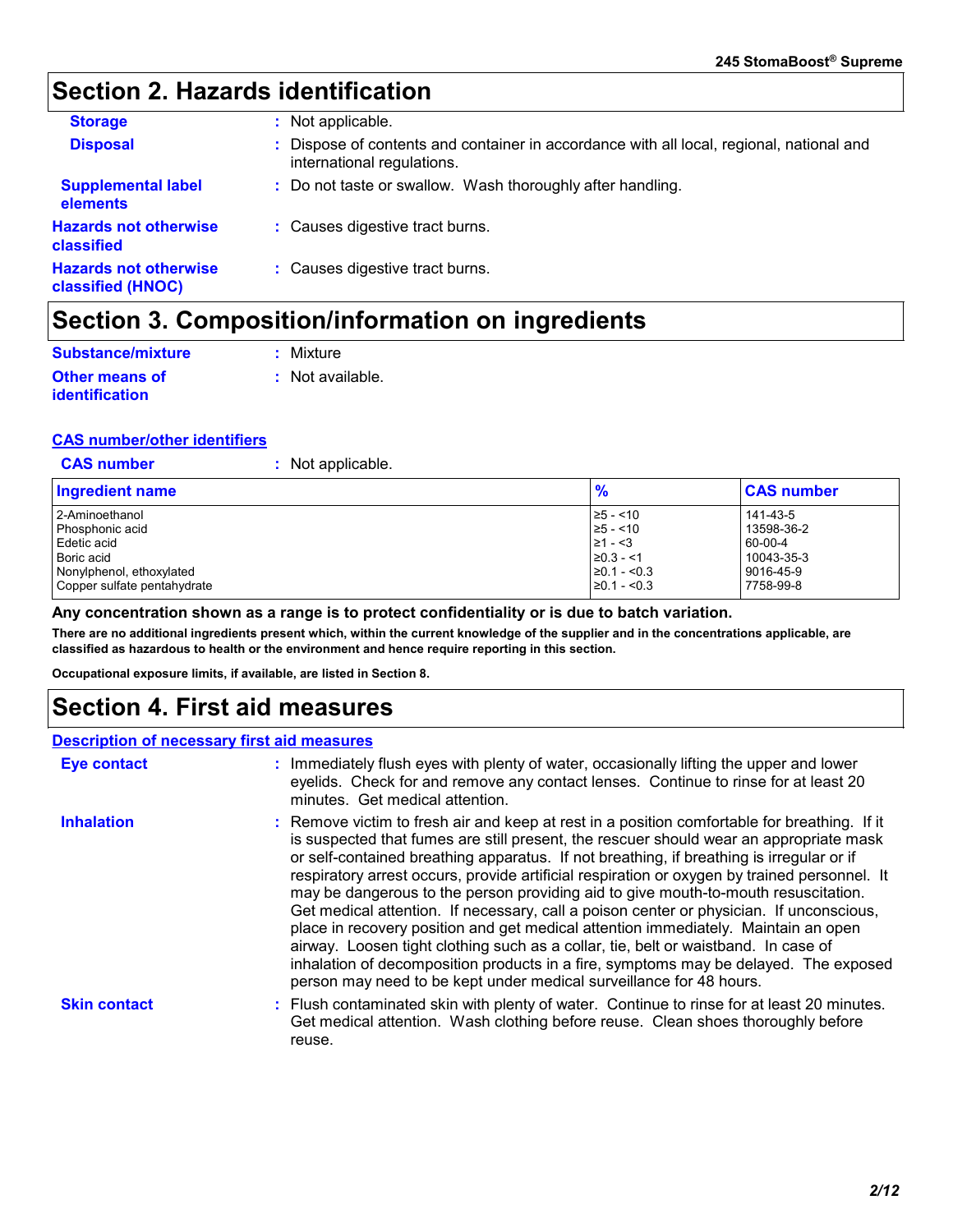# **Section 4. First aid measures**

| <b>Ingestion</b>                                          | : Wash out mouth with water. Remove dentures if any. Remove victim to fresh air and<br>keep at rest in a position comfortable for breathing. If material has been swallowed and<br>the exposed person is conscious, give small quantities of water to drink. Stop if the<br>exposed person feels sick as vomiting may be dangerous. Do not induce vomiting<br>unless directed to do so by medical personnel. If vomiting occurs, the head should be<br>kept low so that vomit does not enter the lungs. Get medical attention if adverse health<br>effects persist or are severe. Never give anything by mouth to an unconscious person.<br>If unconscious, place in recovery position and get medical attention immediately.<br>Maintain an open airway. Loosen tight clothing such as a collar, tie, belt or waistband. |
|-----------------------------------------------------------|---------------------------------------------------------------------------------------------------------------------------------------------------------------------------------------------------------------------------------------------------------------------------------------------------------------------------------------------------------------------------------------------------------------------------------------------------------------------------------------------------------------------------------------------------------------------------------------------------------------------------------------------------------------------------------------------------------------------------------------------------------------------------------------------------------------------------|
| <b>Most important symptoms/effects, acute and delayed</b> |                                                                                                                                                                                                                                                                                                                                                                                                                                                                                                                                                                                                                                                                                                                                                                                                                           |
| <b>Potential acute health effects</b>                     |                                                                                                                                                                                                                                                                                                                                                                                                                                                                                                                                                                                                                                                                                                                                                                                                                           |
| <b>Eye contact</b>                                        | : Causes serious eye irritation.                                                                                                                                                                                                                                                                                                                                                                                                                                                                                                                                                                                                                                                                                                                                                                                          |
| <b>Inhalation</b>                                         | May cause respiratory irritation.                                                                                                                                                                                                                                                                                                                                                                                                                                                                                                                                                                                                                                                                                                                                                                                         |
| <b>Skin contact</b>                                       | : Causes skin irritation.                                                                                                                                                                                                                                                                                                                                                                                                                                                                                                                                                                                                                                                                                                                                                                                                 |
| <b>Ingestion</b>                                          | : Corrosive to the digestive tract. Causes burns.                                                                                                                                                                                                                                                                                                                                                                                                                                                                                                                                                                                                                                                                                                                                                                         |
| <b>Over-exposure signs/symptoms</b>                       |                                                                                                                                                                                                                                                                                                                                                                                                                                                                                                                                                                                                                                                                                                                                                                                                                           |
| <b>Eye contact</b>                                        | : Adverse symptoms may include the following:<br>pain or irritation<br>watering<br>redness                                                                                                                                                                                                                                                                                                                                                                                                                                                                                                                                                                                                                                                                                                                                |
| <b>Inhalation</b>                                         | : Adverse symptoms may include the following:<br>respiratory tract irritation<br>coughing                                                                                                                                                                                                                                                                                                                                                                                                                                                                                                                                                                                                                                                                                                                                 |
| <b>Skin contact</b>                                       | : Adverse symptoms may include the following:<br>irritation<br>redness                                                                                                                                                                                                                                                                                                                                                                                                                                                                                                                                                                                                                                                                                                                                                    |
| <b>Ingestion</b>                                          | : Adverse symptoms may include the following:<br>stomach pains                                                                                                                                                                                                                                                                                                                                                                                                                                                                                                                                                                                                                                                                                                                                                            |
|                                                           | Indication of immediate medical attention and special treatment needed, if necessary                                                                                                                                                                                                                                                                                                                                                                                                                                                                                                                                                                                                                                                                                                                                      |
| <b>Notes to physician</b>                                 | : In case of inhalation of decomposition products in a fire, symptoms may be delayed.<br>The exposed person may need to be kept under medical surveillance for 48 hours.                                                                                                                                                                                                                                                                                                                                                                                                                                                                                                                                                                                                                                                  |
| <b>Specific treatments</b>                                | : No specific treatment.                                                                                                                                                                                                                                                                                                                                                                                                                                                                                                                                                                                                                                                                                                                                                                                                  |
| <b>Protection of first-aiders</b>                         | : No action shall be taken involving any personal risk or without suitable training. If it is<br>suspected that fumes are still present, the rescuer should wear an appropriate mask or<br>self-contained breathing apparatus. It may be dangerous to the person providing aid to<br>give mouth-to-mouth resuscitation.                                                                                                                                                                                                                                                                                                                                                                                                                                                                                                   |

**See toxicological information (Section 11)**

## **Section 5. Fire-fighting measures**

| <b>Extinguishing media</b>                           |                                                                 |
|------------------------------------------------------|-----------------------------------------------------------------|
| <b>Suitable extinguishing</b><br>media               | : Use an extinguishing agent suitable for the surrounding fire. |
| Unsuitable extinguishing<br>media                    | : None known.                                                   |
| <b>Specific hazards arising</b><br>from the chemical | : No specific fire or explosion hazard.                         |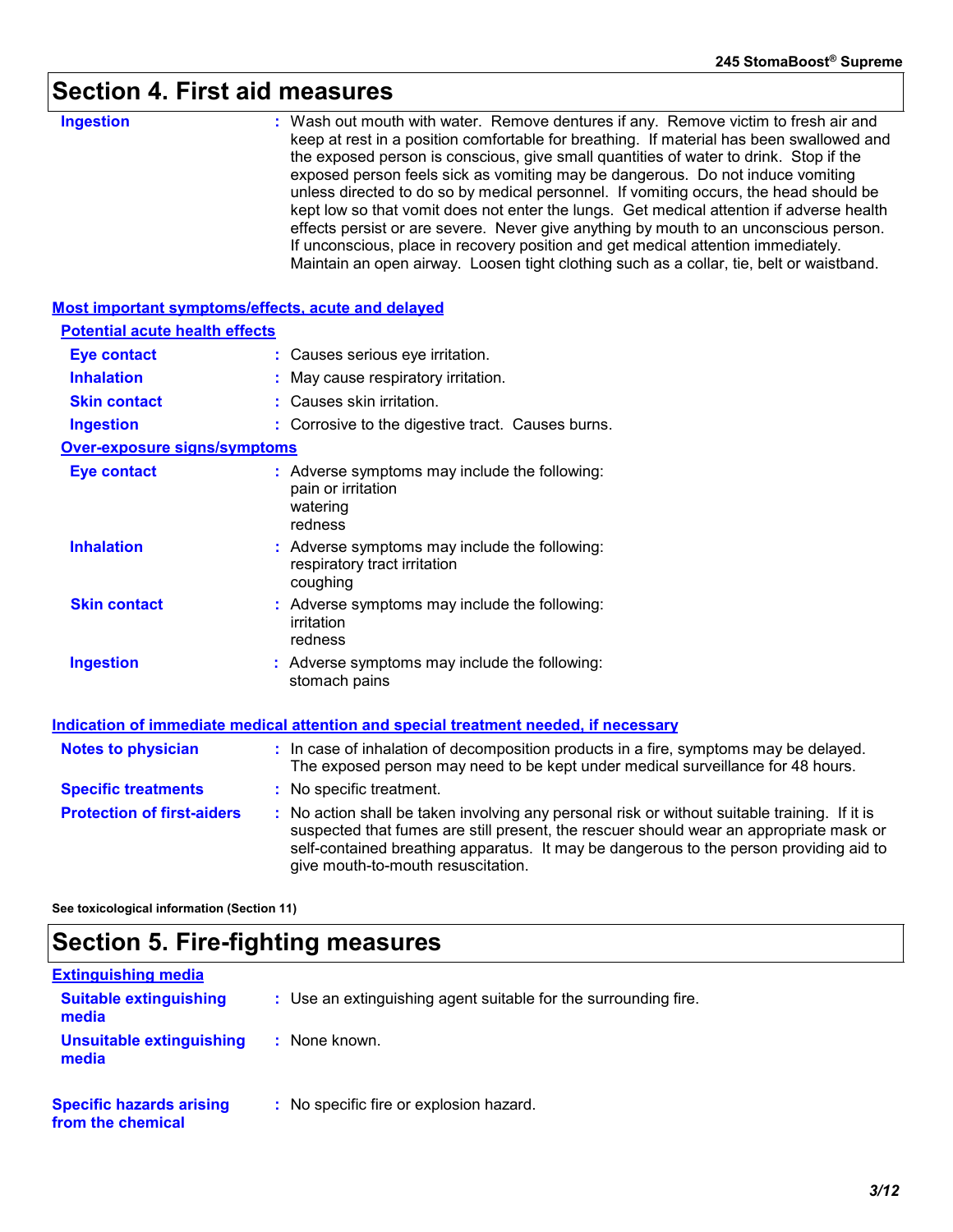### **Section 5. Fire-fighting measures**

| <b>Hazardous thermal</b><br>decomposition products       | Decomposition products may include the following materials:<br>carbon dioxide<br>carbon monoxide<br>nitrogen oxides<br>phosphorus oxides                               |
|----------------------------------------------------------|------------------------------------------------------------------------------------------------------------------------------------------------------------------------|
| <b>Special protective actions</b><br>for fire-fighters   | : No special measures are required.                                                                                                                                    |
| <b>Special protective</b><br>equipment for fire-fighters | Fire-fighters should wear appropriate protective equipment and self-contained breathing<br>apparatus (SCBA) with a full face-piece operated in positive pressure mode. |

### **Section 6. Accidental release measures**

**Personal precautions, protective equipment and emergency procedures**

| <b>For non-emergency</b><br>personnel | : No action shall be taken involving any personal risk or without suitable training. Keep<br>unnecessary and unprotected personnel from entering. Do not touch or walk through<br>spilled material. Avoid breathing vapor or mist. Provide adequate ventilation. Wear<br>appropriate respirator when ventilation is inadequate. Put on appropriate personal<br>protective equipment. |
|---------------------------------------|--------------------------------------------------------------------------------------------------------------------------------------------------------------------------------------------------------------------------------------------------------------------------------------------------------------------------------------------------------------------------------------|
| For emergency responders              | : If specialized clothing is required to deal with the spillage, take note of any information in<br>Section 8 on suitable and unsuitable materials. See also the information in "For non-<br>emergency personnel".                                                                                                                                                                   |
| <b>Environmental precautions</b>      | : Avoid dispersal of spilled material and runoff and contact with soil, waterways, drains                                                                                                                                                                                                                                                                                            |

and sewers. U.S.A. regulations may require reporting spills of this material that could reach any surface waters. Report spills to all applicable Federal, State, Provincial and local authorities and/or the United States National Response Center at (800) 424-8802 as appropriate or required.

#### **Methods and materials for containment and cleaning up**

| <b>Small spill</b> | : Stop leak if without risk. Move containers from spill area. Dilute with water and mop up<br>if water-soluble. Alternatively, or if water-insoluble, absorb with an inert dry material and<br>place in an appropriate waste disposal container. Dispose of via a licensed waste<br>disposal contractor.                                                                                                                                           |
|--------------------|----------------------------------------------------------------------------------------------------------------------------------------------------------------------------------------------------------------------------------------------------------------------------------------------------------------------------------------------------------------------------------------------------------------------------------------------------|
| Large spill        | : Stop leak if without risk. Move containers from spill area. Approach release from<br>upwind. Prevent entry into sewers, water courses, basements or confined areas.<br>Contain and collect spillage with non-combustible, absorbent material e.g. sand, earth,<br>vermiculite or diatomaceous earth and place in container for disposal according to local<br>regulations (see Section 13). Dispose of via a licensed waste disposal contractor. |

Contaminated absorbent material may pose the same hazard as the spilled product. Note: see Section 1 for emergency contact information and Section 13 for waste

### **Section 7. Handling and storage**

disposal.

#### **Precautions for safe handling**

| <b>Protective measures</b>                       | : Put on appropriate personal protective equipment (see Section 8). Do not ingest. Avoid<br>contact with eyes, skin and clothing. Avoid breathing vapor or mist. Use only with<br>adequate ventilation. Wear appropriate respirator when ventilation is inadequate. Keep<br>in the original container or an approved alternative made from a compatible material,<br>kept tightly closed when not in use. Empty containers retain product residue and can be<br>hazardous. Do not reuse container. |
|--------------------------------------------------|----------------------------------------------------------------------------------------------------------------------------------------------------------------------------------------------------------------------------------------------------------------------------------------------------------------------------------------------------------------------------------------------------------------------------------------------------------------------------------------------------|
| <b>Advice on general</b><br>occupational hygiene | : Eating, drinking and smoking should be prohibited in areas where this material is<br>handled, stored and processed. Workers should wash hands and face before eating,<br>drinking and smoking. See also Section 8 for additional information on hygiene<br>measures.                                                                                                                                                                                                                             |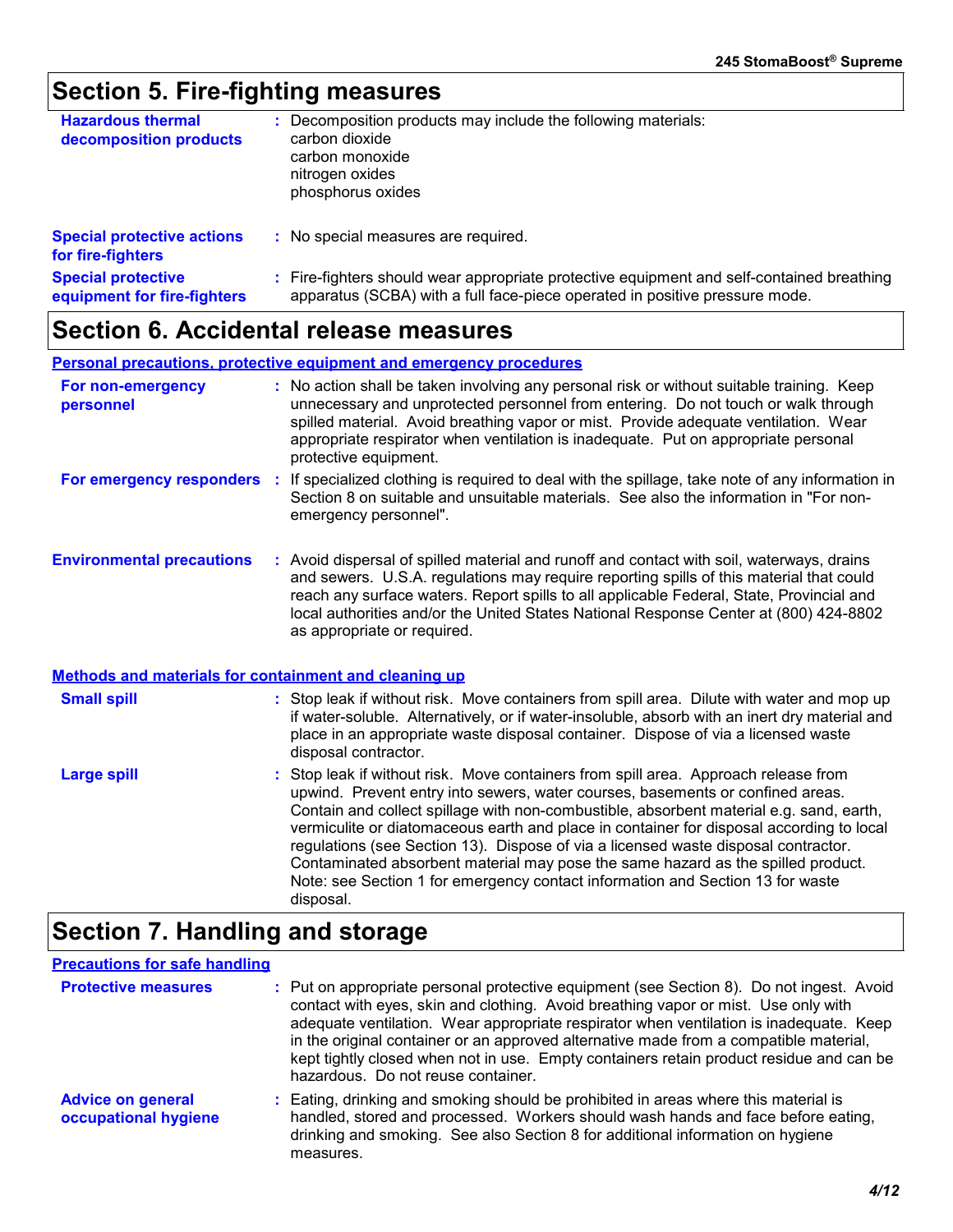### **Section 7. Handling and storage**

| <b>Conditions for safe storage,</b> | : Store in accordance with local regulations. Store in original container protected from  |  |  |  |
|-------------------------------------|-------------------------------------------------------------------------------------------|--|--|--|
| including any                       | direct sunlight in a dry, cool and well-ventilated area, away from incompatible materials |  |  |  |
| <b>incompatibilities</b>            | (see Section 10) and food and drink. Keep container tightly closed and sealed until       |  |  |  |
|                                     | ready for use. Containers that have been opened must be carefully resealed and kept       |  |  |  |
|                                     | upright to prevent leakage. Do not store in unlabeled containers. Use appropriate         |  |  |  |
|                                     | containment to avoid environmental contamination.                                         |  |  |  |

### **Section 8. Exposure controls/personal protection**

#### **Control parameters**

**Occupational exposure limits**

| <b>Ingredient name</b> | <b>Exposure limits</b>                                                                                                       |
|------------------------|------------------------------------------------------------------------------------------------------------------------------|
| 2-Aminoethanol         | ACGIH TLV (United States, 3/2015).<br>STEL: 15 mg/m <sup>3</sup> 15 minutes.<br>STEL: 6 ppm 15 minutes.                      |
|                        | TWA: $7.5 \text{ mg/m}^3$ 8 hours.<br>TWA: 3 ppm 8 hours.<br>NIOSH REL (United States, 10/2013).                             |
|                        | STEL: 15 mg/m <sup>3</sup> 15 minutes.<br>STEL: 6 ppm 15 minutes.                                                            |
|                        | TWA: $8 \text{ mg/m}^3$ 10 hours.<br>TWA: 3 ppm 10 hours.<br>OSHA PEL (United States, 2/2013).                               |
| Boric acid             | TWA: 6 mg/m <sup>3</sup> 8 hours.<br>TWA: 3 ppm 8 hours.<br>ACGIH TLV (United States, 3/2015).                               |
|                        | STEL: 6 mg/m <sup>3</sup> 15 minutes. Form: Inhalable fraction<br>TWA: 2 mg/m <sup>3</sup> 8 hours. Form: Inhalable fraction |

| <b>Appropriate engineering</b><br><b>controls</b> | : Use only with adequate ventilation. If user operations generate dust, fumes, gas, vapor<br>or mist, use process enclosures, local exhaust ventilation or other engineering controls<br>to keep worker exposure to airborne contaminants below any recommended or statutory<br>limits.                                                                                                           |
|---------------------------------------------------|---------------------------------------------------------------------------------------------------------------------------------------------------------------------------------------------------------------------------------------------------------------------------------------------------------------------------------------------------------------------------------------------------|
| <b>Environmental exposure</b><br>controls         | : Emissions from ventilation or work process equipment should be checked to ensure<br>they comply with the requirements of environmental protection legislation.                                                                                                                                                                                                                                  |
| <b>Individual protection measures</b>             |                                                                                                                                                                                                                                                                                                                                                                                                   |
| <b>Hygiene measures</b>                           | : Wash hands, forearms and face thoroughly after handling chemical products, before<br>eating, smoking and using the lavatory and at the end of the working period.<br>Appropriate techniques should be used to remove potentially contaminated clothing.<br>Wash contaminated clothing before reusing. Ensure that eyewash stations and safety<br>showers are close to the workstation location. |
| <b>Eye/face protection</b>                        | : Wear eye protection such as safety glasses, chemical goggles, or face shields if<br>engineering controls or work practices are not adequate to prevent eye contact.                                                                                                                                                                                                                             |
| <b>Skin protection</b>                            |                                                                                                                                                                                                                                                                                                                                                                                                   |
| <b>Hand protection</b>                            | : Use nitrile or oil resistant gloves.                                                                                                                                                                                                                                                                                                                                                            |
| <b>Body protection</b>                            | : Personal protective clothing such as gloves, aprons, boots and complete facial<br>protection should be selected based on the task being performed and the risks involved.<br>Users should determine acceptable performance characteristics of protective clothing.<br>Consider physical requirements and other substances present when selecting protective<br>clothing.                        |
| <b>Other skin protection</b>                      | : Appropriate footwear and any additional skin protection measures should be selected<br>based on the task being performed and the risks involved.                                                                                                                                                                                                                                                |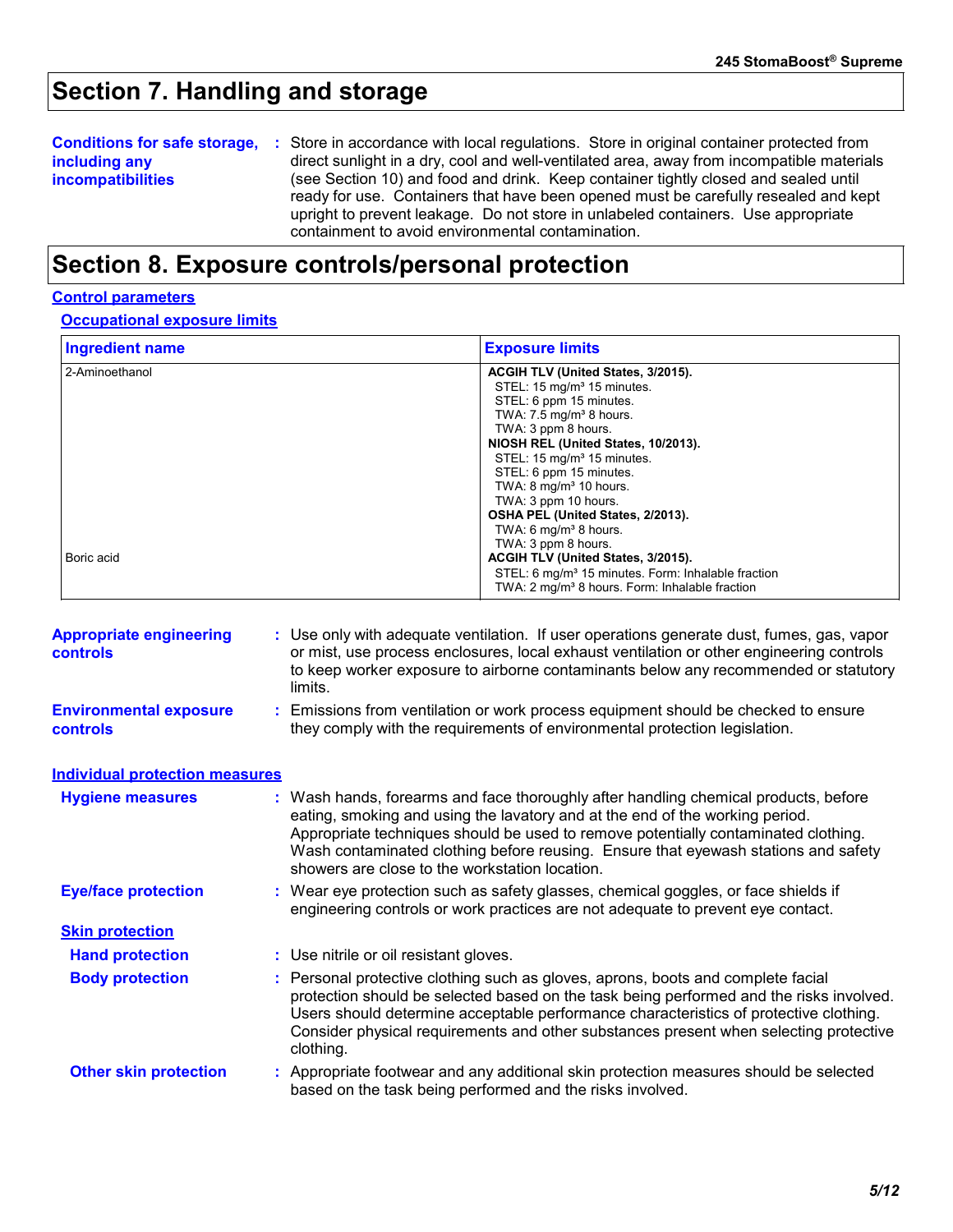### **Section 8. Exposure controls/personal protection**

#### **Respiratory protection :**

: If a risk assessment indicates that respiratory protection is required, use a properly fitted, air-purifying or supplied air respirator that complies with an approved standard. Respirator selection must be based on known or anticipated exposure levels, the hazards of the product and the safe working limits of the selected respirator.

### **Section 9. Physical and chemical properties**

| <b>Appearance</b>                               |    |                            |
|-------------------------------------------------|----|----------------------------|
| <b>Physical state</b>                           |    | Liquid. [Cloudy.]          |
| Color                                           |    | Green.                     |
| <b>Odor</b>                                     |    | Musty, strong.             |
| <b>Odor threshold</b>                           |    | Not available.             |
| рH                                              |    | 6 to 7 [Conc. (% w/w): 1%] |
| <b>Melting point</b>                            |    | Not available.             |
| <b>Boiling point</b>                            |    | >100°C (>212°F)            |
| <b>Flash point</b>                              |    | Not available.             |
| <b>Evaporation rate</b>                         |    | Not available.             |
| <b>Flammability (solid, gas)</b>                |    | Not available.             |
| Lower and upper explosive<br>(flammable) limits |    | Not available.             |
| <b>Vapor pressure</b>                           |    | Not available.             |
| <b>Vapor density</b>                            |    | $>1$ [Air = 1]             |
| <b>Relative density</b>                         |    | Not available.             |
| <b>Solubility in water</b>                      | t. | Completely Soluble.        |
| <b>Partition coefficient: n-</b>                |    | Not available.             |
| octanol/water                                   |    |                            |
| <b>Auto-ignition temperature</b>                |    | $:$ Not available.         |
| <b>Decomposition temperature</b>                |    | : Not available.           |
| <b>Viscosity</b>                                |    | Not applicable.            |

### **Section 10. Stability and reactivity**

| <b>Reactivity</b>                            | : No specific test data related to reactivity available for this product or its ingredients.                                               |
|----------------------------------------------|--------------------------------------------------------------------------------------------------------------------------------------------|
| <b>Chemical stability</b>                    | : This material is considered stable under normal ambient and anticipated storage and<br>handling condtitions of temperature and pressure. |
| <b>Possibility of hazardous</b><br>reactions | : Under normal conditions of storage and use, hazardous reactions will not occur.                                                          |
| <b>Conditions to avoid</b>                   | : No specific data.                                                                                                                        |
| <b>Incompatible materials</b>                | : Reactive or incompatible with the following materials: oxidizing materials, reducing<br>materials, acids and alkalis.                    |
| <b>Hazardous decomposition</b><br>products   | : Under normal conditions of storage and use, hazardous decomposition products should<br>not be produced.                                  |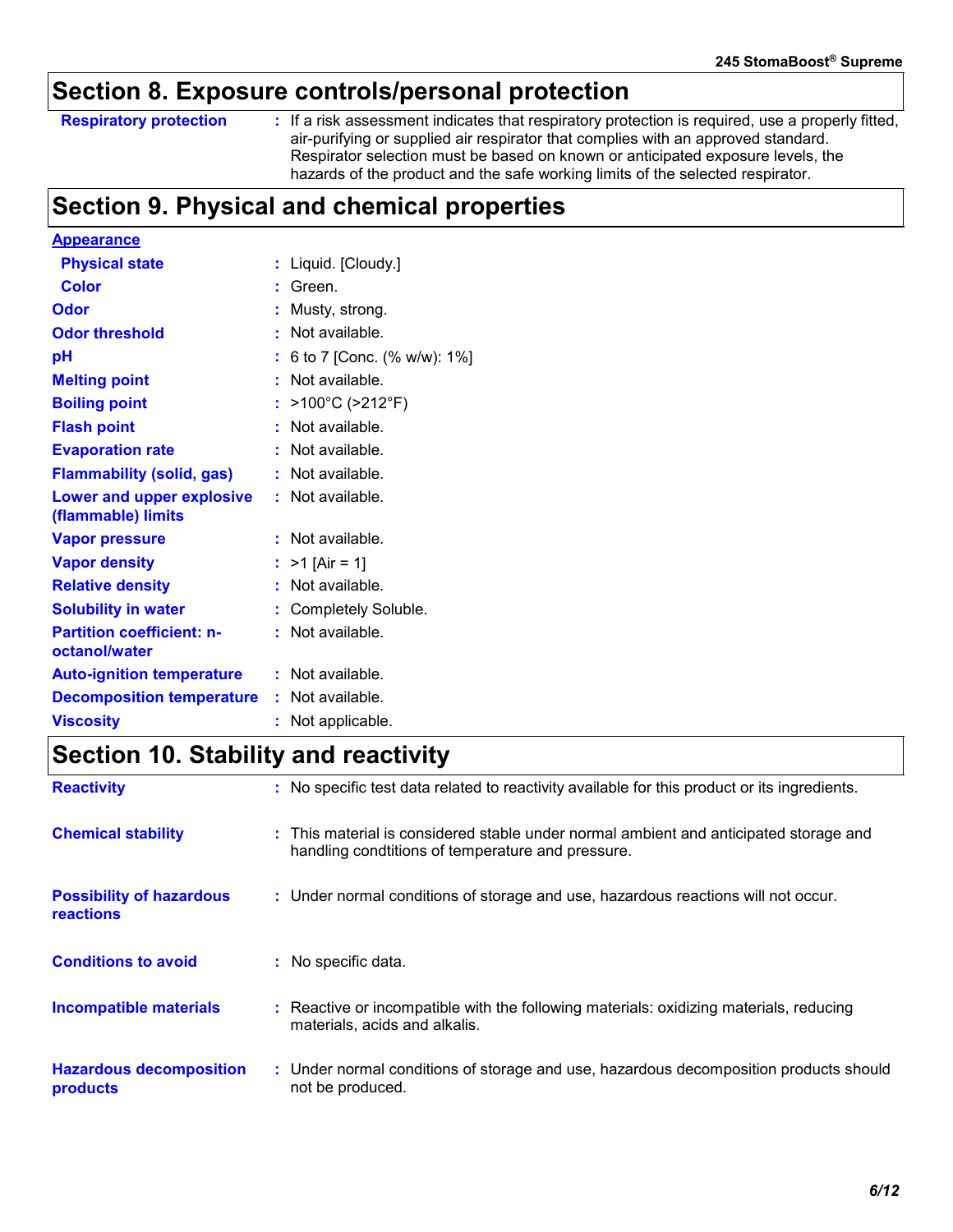### **Section 11. Toxicological information**

#### **Information on toxicological effects**

#### **Acute toxicity**

| <b>Product/ingredient name</b> | <b>Result</b> | <b>Species</b> | <b>Dose</b> | <b>Exposure</b> |
|--------------------------------|---------------|----------------|-------------|-----------------|
| 2-Aminoethanol                 | LD50 Oral     | Rat            | 1720 mg/kg  |                 |
| I Phosphonic acid              | LD50 Dermal   | Rat            | >5000 mg/kg |                 |
|                                | LD50 Oral     | Rat            | 1895 mg/kg  |                 |
| Copper sulfate pentahydrate    | LD50 Oral     | Rat            | $300$ mg/kg |                 |
|                                | LD50 Oral     | Rat            | 960 mg/kg   |                 |

#### **Irritation/Corrosion**

| <b>Product/ingredient name</b> | <b>Result</b>            | <b>Species</b> | <b>Score</b> | <b>Exposure</b>                | <b>Observation</b> |
|--------------------------------|--------------------------|----------------|--------------|--------------------------------|--------------------|
| 2-Aminoethanol                 | Eyes - Severe irritant   | Rabbit         |              | $250 \mu g$                    |                    |
|                                | Skin - Moderate irritant | Rabbit         |              | 505 mg                         |                    |
| Boric acid                     | Skin - Mild irritant     | Human          |              | 72 hours 15 mg<br>Intermittent |                    |
| Nonylphenol, ethoxylated       | Eyes - Severe irritant   | Guinea pig     |              | 20 <sub>mg</sub>               |                    |
|                                | Eyes - Severe irritant   | Mouse          |              | 20 <sub>mg</sub>               |                    |
|                                | Eyes - Severe irritant   | Rabbit         |              | 20 <sub>mg</sub>               |                    |
|                                | Skin - Mild irritant     | Human          |              | 72 hours 15 mg                 |                    |
|                                |                          |                |              | Intermittent                   |                    |
|                                | Skin - Mild irritant     | Rabbit         |              | 500 mg                         |                    |

#### **Sensitization**

There is no data available.

#### **Mutagenicity**

There is no data available.

#### **Carcinogenicity**

#### **Classification**

| <b>Product/ingredient name</b> | <b>OSHA IARC</b> | <b>INTP</b> | <b>ACGIH EPA</b> | <b>NIOSH</b> |
|--------------------------------|------------------|-------------|------------------|--------------|
| Edetic acid                    |                  |             |                  | None.        |

#### **Reproductive toxicity**

There is no data available.

#### **Teratogenicity**

There is no data available.

#### **Specific target organ toxicity (single exposure)**

| <b>Name</b>    | <b>Category</b> | <b>Route of</b><br><b>exposure</b> | <b>Target organs</b>         |
|----------------|-----------------|------------------------------------|------------------------------|
| 2-Aminoethanol | Category 3      | Not applicable.                    | Respiratory tract irritation |

#### **Specific target organ toxicity (repeated exposure)**

There is no data available.

#### **Aspiration hazard**

There is no data available.

### **Information on the likely**

**:** Dermal contact. Eye contact. Inhalation. Ingestion.

#### **routes of exposure Potential acute health effort**

| Potential acute health effects' |                                                   |
|---------------------------------|---------------------------------------------------|
| <b>Eve contact</b>              | : Causes serious eye irritation.                  |
| <b>Inhalation</b>               | : May cause respiratory irritation.               |
| <b>Skin contact</b>             | : Causes skin irritation.                         |
| <b>Ingestion</b>                | : Corrosive to the digestive tract. Causes burns. |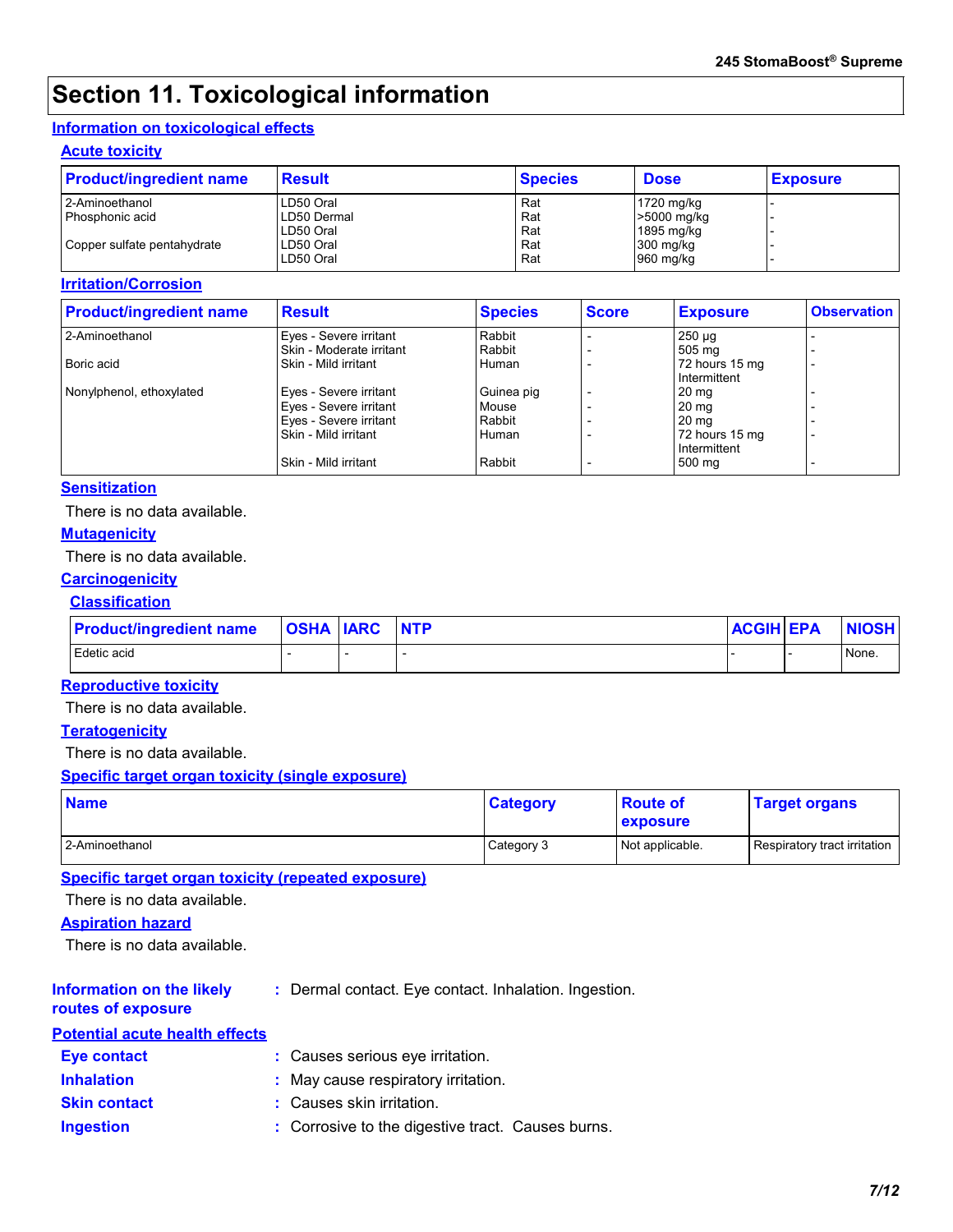# **Section 11. Toxicological information**

|                                                                                          | <b>Symptoms related to the physical, chemical and toxicological characteristics</b>        |  |  |  |  |  |
|------------------------------------------------------------------------------------------|--------------------------------------------------------------------------------------------|--|--|--|--|--|
| <b>Eye contact</b>                                                                       | : Adverse symptoms may include the following:<br>pain or irritation<br>watering<br>redness |  |  |  |  |  |
| <b>Inhalation</b>                                                                        | : Adverse symptoms may include the following:<br>respiratory tract irritation<br>coughing  |  |  |  |  |  |
| <b>Skin contact</b>                                                                      | : Adverse symptoms may include the following:<br>irritation<br>redness                     |  |  |  |  |  |
| <b>Ingestion</b>                                                                         | : Adverse symptoms may include the following:<br>stomach pains                             |  |  |  |  |  |
| Delayed and immediate effects and also chronic effects from short and long term exposure |                                                                                            |  |  |  |  |  |
| <b>Short term exposure</b>                                                               |                                                                                            |  |  |  |  |  |
| <b>Potential immediate</b><br>effects                                                    | : No known significant effects or critical hazards.                                        |  |  |  |  |  |
| <b>Potential delayed effects</b>                                                         | : No known significant effects or critical hazards.                                        |  |  |  |  |  |
| <b>Long term exposure</b>                                                                |                                                                                            |  |  |  |  |  |
| <b>Potential immediate</b><br>effects                                                    | : No known significant effects or critical hazards.                                        |  |  |  |  |  |
| <b>Potential delayed effects</b>                                                         | : No known significant effects or critical hazards.                                        |  |  |  |  |  |
| <b>Potential chronic health effects</b>                                                  |                                                                                            |  |  |  |  |  |
| <b>General</b>                                                                           | : No known significant effects or critical hazards.                                        |  |  |  |  |  |
| <b>Carcinogenicity</b>                                                                   | : No known significant effects or critical hazards.                                        |  |  |  |  |  |
| <b>Mutagenicity</b>                                                                      | : No known significant effects or critical hazards.                                        |  |  |  |  |  |
| <b>Teratogenicity</b>                                                                    | : No known significant effects or critical hazards.                                        |  |  |  |  |  |
| <b>Developmental effects</b>                                                             | : No known significant effects or critical hazards.                                        |  |  |  |  |  |
| <b>Fertility effects</b>                                                                 | : No known significant effects or critical hazards.                                        |  |  |  |  |  |

### **Numerical measures of toxicity**

### **Acute toxicity estimates**

| <b>Route</b>        | <b>ATE value</b> |
|---------------------|------------------|
| Oral                | 11874.3 mg/kg    |
| Dermal              | 12451.9 mg/kg    |
| Inhalation (vapors) | $124.5$ mg/L     |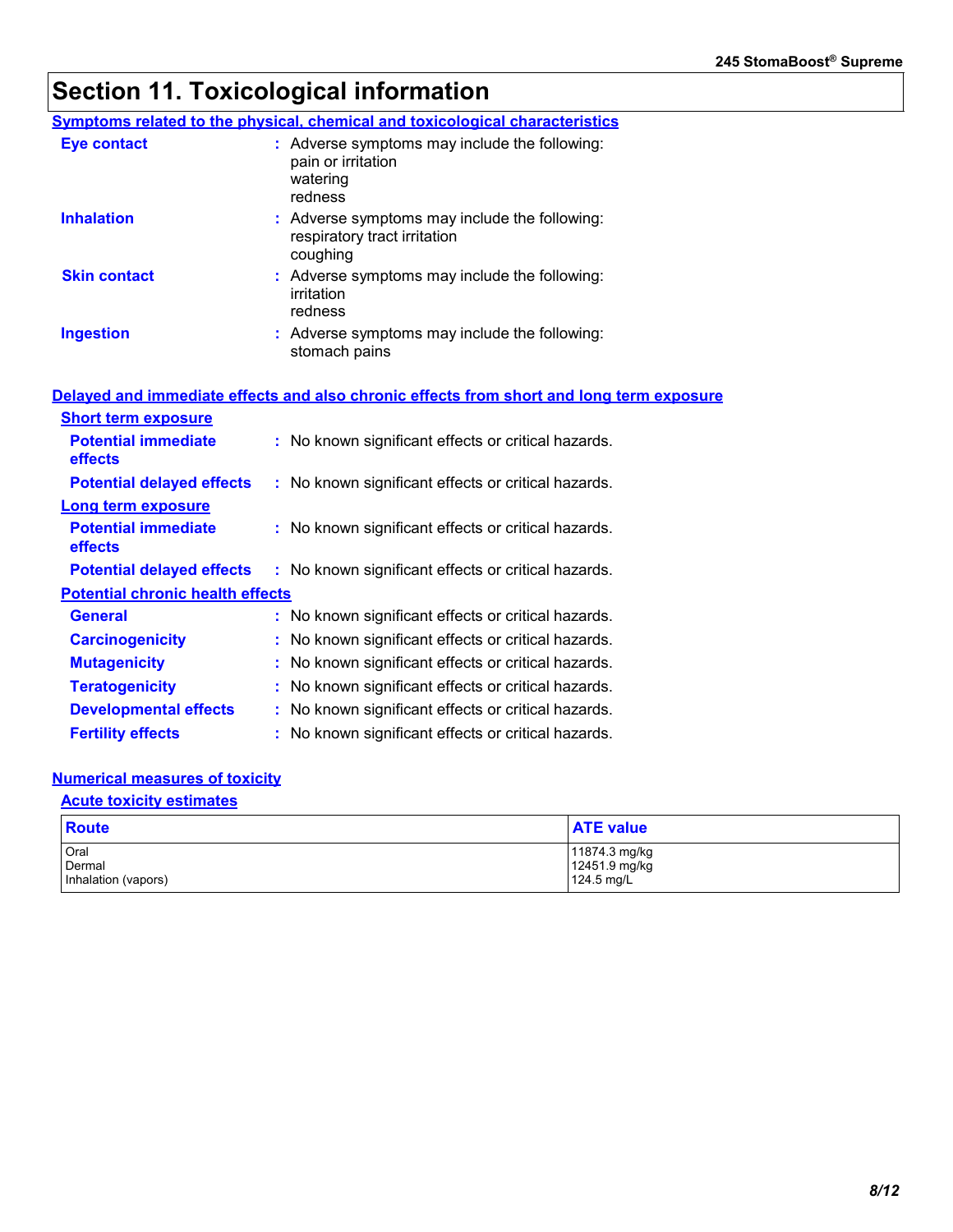### **Section 12. Ecological information**

#### **Toxicity**

| <b>Product/ingredient name</b> | <b>Result</b>                        | <b>Species</b>                          | <b>Exposure</b> |
|--------------------------------|--------------------------------------|-----------------------------------------|-----------------|
| 2-Aminoethanol                 | Acute EC50 8.42 mg/L Fresh water     | Algae - Desmodesmus subspicatus         | 72 hours        |
|                                | Acute LC50 >100000 µg/L Marine water | Crustaceans - Crangon crangon - Adult   | 48 hours        |
|                                | Acute LC50 170000 µg/L Fresh water   | Fish - Carassius auratus                | 96 hours        |
| Edetic acid                    | Acute EC50 113000 µg/L Fresh water   | Daphnia - Daphnia magna - Neonate       | 48 hours        |
|                                | Acute LC50 59.8 mg/L Fresh water     | Fish - Pimephales promelas              | 96 hours        |
| Boric acid                     | Acute LC50 45.5 mg/L Fresh water     | Crustaceans - Ceriodaphnia dubia        | 48 hours        |
|                                | Acute LC50 133000 µg/L Fresh water   | Daphnia - Daphnia magna - Neonate       | 48 hours        |
|                                | Acute LC50 75 mg/L Marine water      | Fish - Pagrus major                     | 96 hours        |
|                                | Chronic NOEC 6000 µg/L Fresh water   | Daphnia - Daphnia magna                 | 21 days         |
|                                | Chronic NOEC 2100 µg/L Fresh water   | Fish - Oncorhynchus mykiss              | 87 days         |
| Nonylphenol, ethoxylated       | Acute EC50 12 mg/L Fresh water       | Algae - Pseudokirchneriella subcapitata | 96 hours        |
|                                | Acute LC50 1.23 mg/L Marine water    | Crustaceans - Americamysis bahia        | 48 hours        |
|                                | Acute LC50 0.148 mg/L Fresh water    | Daphnia - Daphnia magna - Neonate       | 48 hours        |
|                                | Acute LC50 4700 µg/L Fresh water     | Fish - Oncorhynchus mykiss              | 96 hours        |
|                                | Chronic NOEC 8 mg/L Fresh water      | Algae - Pseudokirchneriella subcapitata | 96 hours        |
|                                | Chronic NOEC 35 µg/L Fresh water     | Fish - Oryzias latipes - Fry            | 100 days        |
| Copper sulfate pentahydrate    | Acute EC50 182 ppb Fresh water       | Daphnia - Daphnia magna                 | 48 hours        |
|                                | Acute LC50 0.032 ppm Fresh water     | Fish - Oncorhynchus mykiss              | 96 hours        |

#### **Persistence and degradability**

There is no data available.

#### **Bioaccumulative potential**

| <b>Product/ingredient name</b> | $LogP_{ow}$ | <b>BCF</b> | <b>Potential</b> |
|--------------------------------|-------------|------------|------------------|
| 2-Aminoethanol                 | $-1.31$     |            | i low            |
| Edetic acid                    |             | 1.8        | low              |
| Boric acid                     | $-1.09$     |            | low              |

#### **Mobility in soil**

**Soil/water partition coefficient (KOC)**

**:** Not available.

**Other adverse effects** : No known significant effects or critical hazards.

### **Section 13. Disposal considerations**

The generation of waste should be avoided or minimized wherever possible. Disposal of this product, solutions and any by-products should comply with the requirements of environmental protection and waste disposal legislation and any regional local authority requirements. Dispose of surplus and non-recyclable products via a licensed waste disposal contractor. Waste packaging should be recycled. Incineration or landfill should only be considered when recycling is not feasible. This material and its container must be disposed of in a safe way. Care should be taken when handling empty containers that have not been cleaned or rinsed out. Empty containers or liners may retain some product residues. Avoid dispersal of spilled material and runoff and contact with soil, waterways, drains and sewers. **Disposal methods :**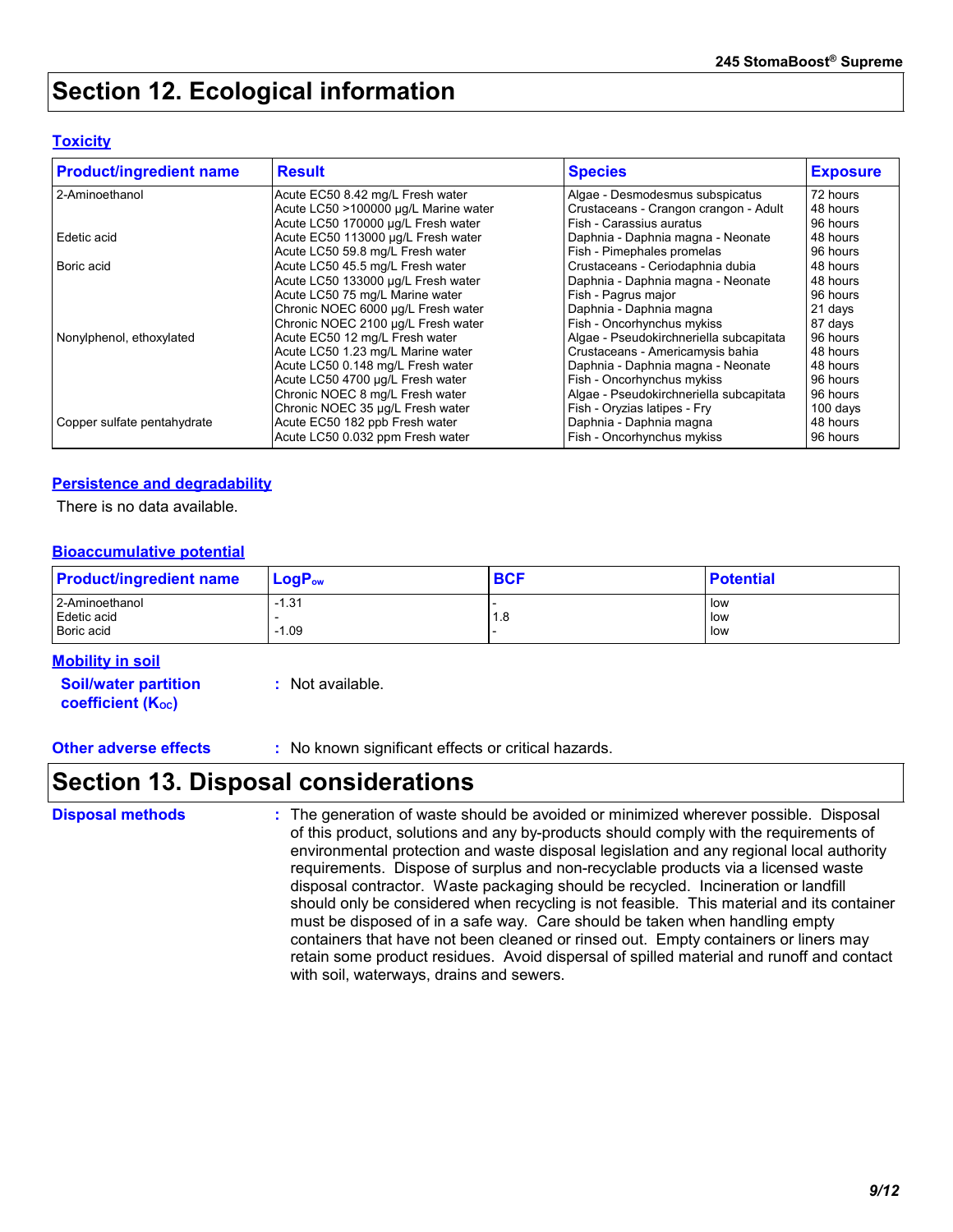### **Section 14. Transport information**

|                                      | <b>DOT</b>               | <b>IMDG</b>                  | <b>IATA</b>    |
|--------------------------------------|--------------------------|------------------------------|----------------|
| <b>UN number</b>                     | Not regulated.           | Not regulated.               | Not regulated. |
| <b>UN proper</b><br>shipping name    | $\overline{\phantom{a}}$ |                              |                |
| <b>Transport</b><br>hazard class(es) | $\overline{\phantom{a}}$ | $\qquad \qquad \blacksquare$ | -              |
| <b>Packing group</b>                 | $\blacksquare$           |                              | -              |
| <b>Environmental</b><br>hazards      | No.                      | No.                          | No.            |
| <b>Additional</b><br>information     | $\overline{a}$           |                              | -              |

**AERG :** Not applicable

**Special precautions for user Transport within user's premises:** always transport in closed containers that are **:** upright and secure. Ensure that persons transporting the product know what to do in the event of an accident or spillage.

## **Section 15. Regulatory information**

| <b>U.S. Federal regulations</b>                                                   | : TSCA 8(a) PAIR: Nonylphenol, ethoxylated; Siloxanes and Silicones, di-Me                                                 |
|-----------------------------------------------------------------------------------|----------------------------------------------------------------------------------------------------------------------------|
|                                                                                   | <b>TSCA 8(a) CDR Exempt/Partial exemption: Not determined</b>                                                              |
|                                                                                   | United States inventory (TSCA 8b): At least one component is not listed.                                                   |
|                                                                                   | Clean Water Act (CWA) 307: Copper sulfate pentahydrate                                                                     |
|                                                                                   | Clean Water Act (CWA) 311: Edetic acid; Iron (II) sulfate (1:1) heptahydrate; Copper<br>sulfate pentahydrate; Formaldehyde |
| <b>Clean Air Act Section 112</b><br>(b) Hazardous Air<br><b>Pollutants (HAPS)</b> | : Not listed                                                                                                               |
| <b>Clean Air Act Section 602</b><br><b>Class I Substances</b>                     | : Not listed                                                                                                               |
| <b>Clean Air Act Section 602</b><br><b>Class II Substances</b>                    | : Not listed                                                                                                               |
| <b>DEA List I Chemicals</b><br>(Precursor Chemicals)                              | : Not listed                                                                                                               |
| <b>DEA List II Chemicals</b><br><b>(Essential Chemicals)</b>                      | : Not listed                                                                                                               |
| <b>SARA 302/304</b>                                                               |                                                                                                                            |

#### **Composition/information on ingredients**

|              |               |                  | <b>SARA 302 TPQ</b>      |                  | <b>SARA 304 RQ</b> |                          |
|--------------|---------------|------------------|--------------------------|------------------|--------------------|--------------------------|
| <b>Name</b>  | $\frac{9}{6}$ | <b>EHS</b> (lbs) |                          | $\sqrt{qalions}$ | (lbs)              | (gallons)                |
| Formaldehyde | < 0.1         | Yes.             | $\overline{\phantom{a}}$ |                  |                    | $\overline{\phantom{a}}$ |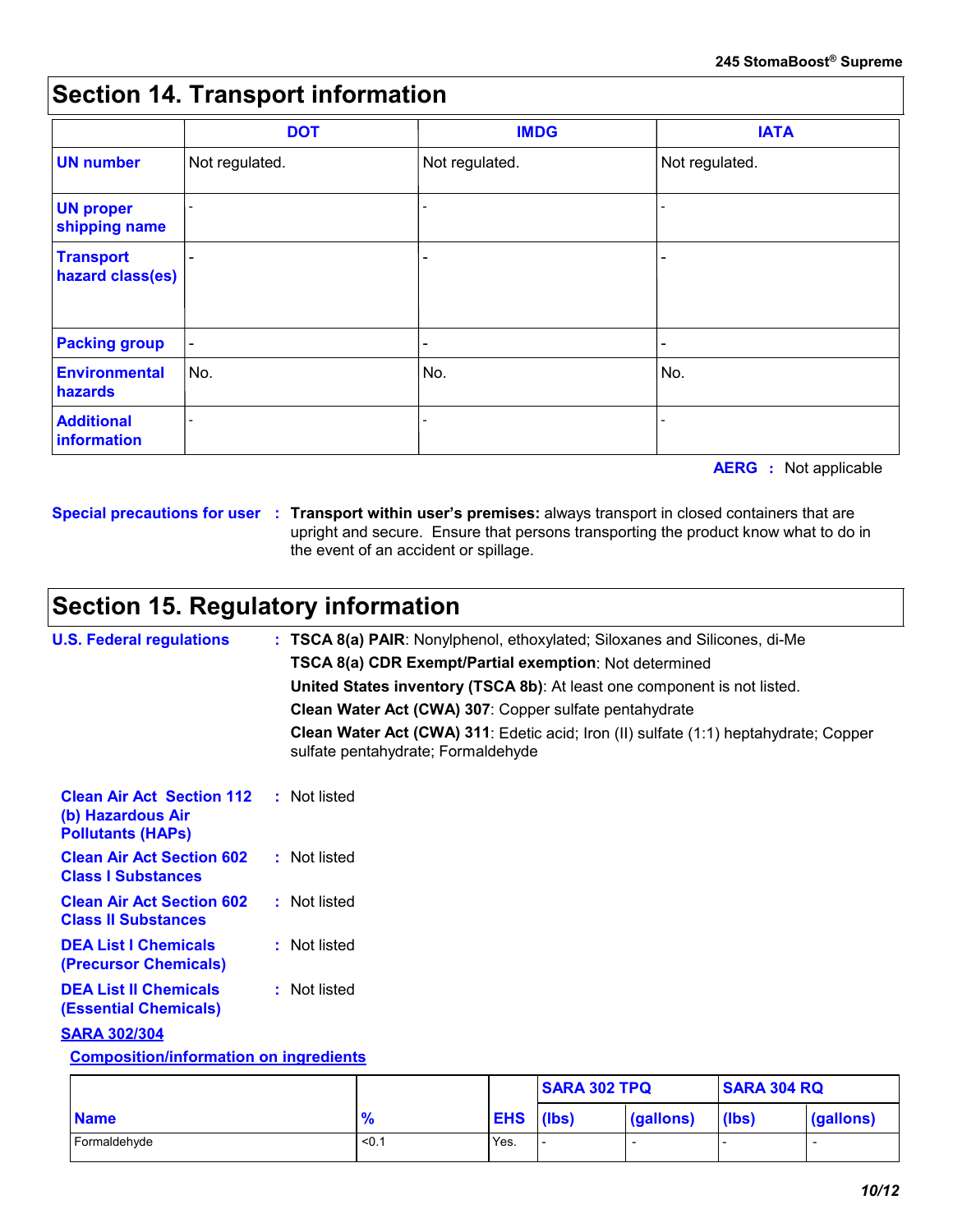### **Section 15. Regulatory information**

**SARA 304 RQ :** Not applicable.

#### **SARA 311/312**

**Classification :** Immediate (acute) health hazard

#### **Composition/information on ingredients**

| <b>Name</b>                 | $\frac{9}{6}$     | <b>Fire</b><br>hazard | <b>Sudden</b><br><b>release of</b><br><b>pressure</b> | <b>Reactive</b> | Immediate<br>(acute)<br>health<br>hazard | <b>Delayed</b><br>$ $ (chronic)<br>health<br>hazard |
|-----------------------------|-------------------|-----------------------|-------------------------------------------------------|-----------------|------------------------------------------|-----------------------------------------------------|
| 2-Aminoethanol              | $\ge 5 - 10$      | Yes.                  | No.                                                   | No.             | Yes.                                     | No.                                                 |
| l Phosphonic acid           | $\ge 5 - 10$      | No.                   | No.                                                   | No.             | Yes.                                     | No.                                                 |
| l Edetic acid               | $\geq 1 - 3$      | No.                   | No.                                                   | No.             | Yes.                                     | No.                                                 |
| Boric acid                  | $\geq 0.3 - 1.1$  | No.                   | No.                                                   | I No.           | No.                                      | Yes.                                                |
| Nonylphenol, ethoxylated    | $\geq 0.1 - 0.3$  | No.                   | No.                                                   | No.             | Yes.                                     | No.                                                 |
| Copper sulfate pentahydrate | $\geq$ 0.1 - <0.3 | No.                   | No.                                                   | No.             | Yes.                                     | No.                                                 |

#### **SARA 313**

No products were found.

#### **State regulations**

**Massachusetts :**

The following components are listed: 2-Aminoethanol; Edetic acid

**New York :** The following components are listed: Edetic acid

**New Jersey :** The following components are listed: 2-Aminoethanol; Phosphonic acid; Edetic acid

- 
- **Pennsylvania :** The following components are listed: 2-Aminoethanol; Edetic acid

#### **California Prop. 65**

**WARNING:** This product contains less than 0.1% of a chemical known to the State of California to cause cancer.

| <b>Ingredient name</b> | <b>Cancer</b> | Reproductive | No significant risk<br><b>level</b> | <b>Maximum</b><br>acceptable dosage<br><b>level</b> |
|------------------------|---------------|--------------|-------------------------------------|-----------------------------------------------------|
| Formaldehyde           | Yes.          | No.          | Yes.                                | No.                                                 |
| Nitrilotriacetic acid  | Yes.          | No.          | Yes.                                | No.                                                 |

### **Section 16. Other information**

#### **Hazardous Material Information System (U.S.A.)**

#### **Health :** 1 **Flammability :** 0 **Physical hazards :** 0

**Caution: HMIS® ratings are based on a 0-4 rating scale, with 0 representing minimal hazards or risks, and 4 representing significant hazards or risks Although HMIS® ratings are not required on SDSs under 29 CFR 1910.1200, the preparer may choose to provide them. HMIS® ratings are to be used with a fully implemented HMIS® program. HMIS® is a registered mark of the National Paint & Coatings Association (NPCA). HMIS® materials may be purchased exclusively from J. J. Keller (800) 327-6868.**

**The customer is responsible for determining the PPE code for this material.**

**National Fire Protection Association (U.S.A.)**

#### **Health :** 1 **Flammability :** 0 **Instability :** 0

**Reprinted with permission from NFPA 704-2001, Identification of the Hazards of Materials for Emergency Response Copyright ©1997, National Fire Protection Association, Quincy, MA 02269. This reprinted material is not the complete and official position of the National Fire Protection Association, on the referenced subject which is represented only by the standard in its entirety.**

**Copyright ©2001, National Fire Protection Association, Quincy, MA 02269. This warning system is intended to be interpreted and applied only by properly trained individuals to identify fire, health and reactivity hazards of chemicals. The user is referred to certain limited number of chemicals with recommended classifications in NFPA 49 and NFPA 325, which would be used as a guideline only. Whether the chemicals are classified by NFPA or not, anyone using the 704 systems to classify chemicals does so at their own risk.**

| <b>US Tariff Heading Number : 3402.13.0000</b> |                |
|------------------------------------------------|----------------|
| <b>Schedule B Code</b>                         | : 3402.13.0000 |